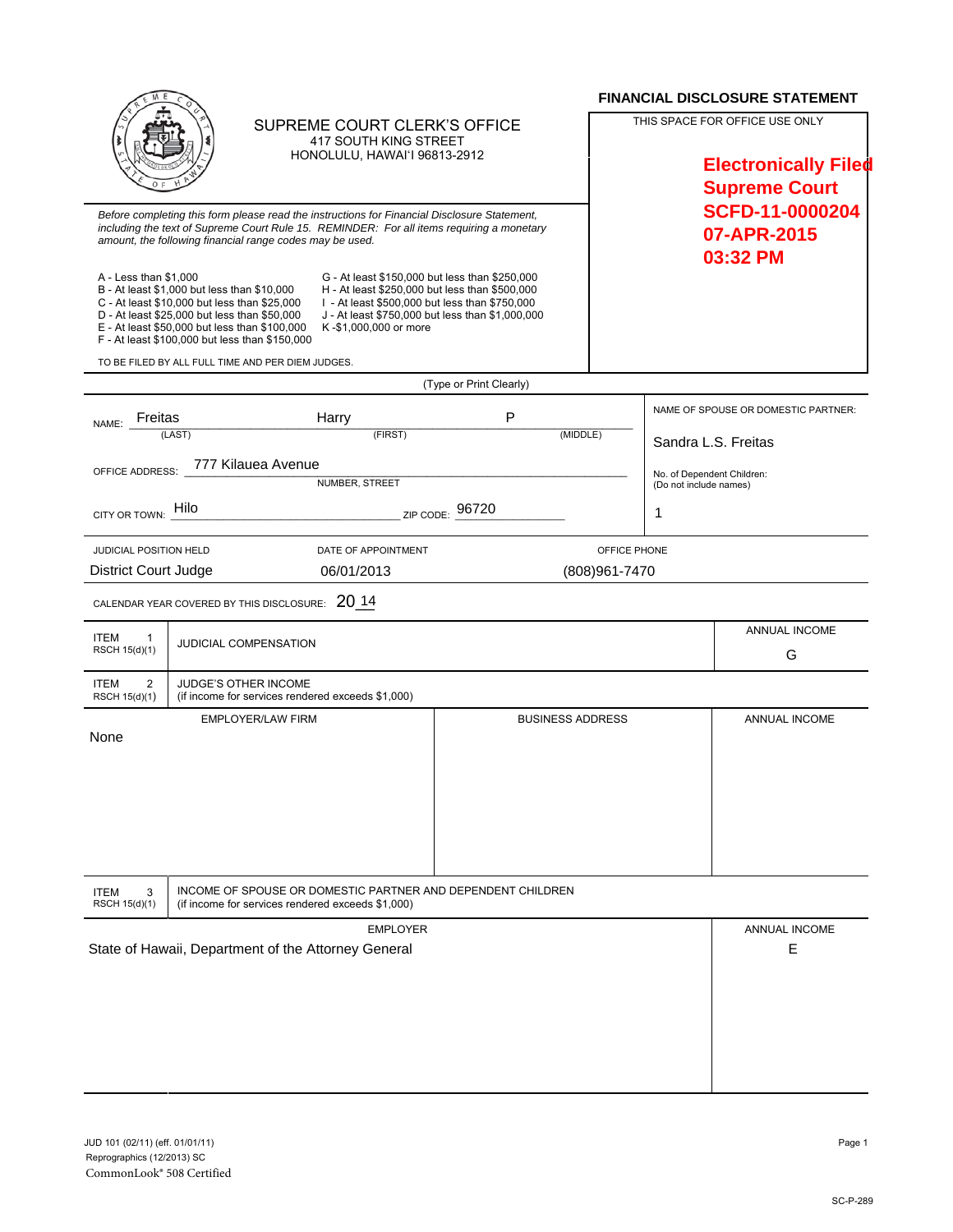| <b>ITEM</b><br>4<br>RSCH 15(d)(1)              | ANY OTHER INCOME, FOR SERVICES RENDERED, IN EXCESS OF \$1,000 - INCOME DISCLOSED IN ITEMS 1 - 3 NEED NOT BE<br><b>REPEATED HERE</b>                                                   |          |                                                   |                          |                                                  |  |
|------------------------------------------------|---------------------------------------------------------------------------------------------------------------------------------------------------------------------------------------|----------|---------------------------------------------------|--------------------------|--------------------------------------------------|--|
| SOURCE                                         |                                                                                                                                                                                       |          | NATURE OF SERVICES RENDERED                       |                          | <b>AMOUNT</b>                                    |  |
|                                                |                                                                                                                                                                                       |          |                                                   |                          |                                                  |  |
|                                                |                                                                                                                                                                                       |          |                                                   |                          |                                                  |  |
|                                                |                                                                                                                                                                                       |          |                                                   |                          |                                                  |  |
|                                                |                                                                                                                                                                                       |          |                                                   |                          |                                                  |  |
|                                                |                                                                                                                                                                                       |          |                                                   |                          |                                                  |  |
|                                                | Check here if entry is None                                                                                                                                                           |          | Check here if you have attached additional sheets |                          |                                                  |  |
| 5<br><b>ITEM</b><br>RSCH 15(d)(2)              | EACH OWNERSHIP OR BENEFICIAL INTEREST, HELD IN ANY BUSINESS CARRYING ON BUSINESS IN THE STATE, HAVING A<br>VALUE OF \$5,000 OR MORE OR EQUAL TO 10% OF THE OWNERSHIP OF THE BUSINESS. |          |                                                   |                          |                                                  |  |
|                                                | <b>NAME OF BUSINESS</b>                                                                                                                                                               |          | NATURE OF BUSINESS                                | NATURE OF INTEREST       | <b>ENTER AMOUNT</b><br>OR NO. OF SHARES          |  |
| Freitas Company                                |                                                                                                                                                                                       | Ranching |                                                   | Partner                  | 50%                                              |  |
|                                                |                                                                                                                                                                                       |          |                                                   |                          |                                                  |  |
|                                                |                                                                                                                                                                                       |          |                                                   |                          |                                                  |  |
|                                                |                                                                                                                                                                                       |          |                                                   |                          |                                                  |  |
|                                                |                                                                                                                                                                                       |          |                                                   |                          |                                                  |  |
| <b>ITEM</b><br>6                               | □ Check here if entry is None<br>Check here if you have attached additional sheets<br>OWNERSHIP OR BENEFICIAL INTEREST UNDER ITEM 5 TRANSFERRED DURING THIS DISCLOSURE PERIOD.        |          |                                                   |                          |                                                  |  |
| RSCH 15(d)(2)                                  |                                                                                                                                                                                       |          |                                                   |                          |                                                  |  |
|                                                | <b>NAME OF BUSINESS</b>                                                                                                                                                               |          | DATE OF TRANSFER                                  |                          | <b>VALUE OF TRANSFER</b>                         |  |
|                                                |                                                                                                                                                                                       |          |                                                   |                          |                                                  |  |
|                                                |                                                                                                                                                                                       |          |                                                   |                          |                                                  |  |
|                                                |                                                                                                                                                                                       |          |                                                   |                          |                                                  |  |
|                                                |                                                                                                                                                                                       |          |                                                   |                          |                                                  |  |
|                                                | Check here if entry is None                                                                                                                                                           | ⊔        | Check here if you have attached additional sheets |                          |                                                  |  |
| <b>ITEM</b><br>$\overline{7}$<br>RSCH 15(d)(3) | LIST EACH OFFICERSHIP, DIRECTORSHIP, TRUSTEESHIP OR OTHER FIDUCIARY RELATIONSHIP HELD IN ANY BUSINESS.                                                                                |          |                                                   |                          |                                                  |  |
|                                                | <b>NAME OF BUSINESS</b>                                                                                                                                                               |          |                                                   | TITLE AND TERM OF OFFICE | <b>COMPENSATION</b><br>(enter amount or<br>NONE) |  |
|                                                |                                                                                                                                                                                       |          |                                                   |                          |                                                  |  |
|                                                |                                                                                                                                                                                       |          |                                                   |                          |                                                  |  |
|                                                |                                                                                                                                                                                       |          |                                                   |                          |                                                  |  |
|                                                |                                                                                                                                                                                       |          |                                                   |                          |                                                  |  |
|                                                | Check here if entry is None<br>Check here if you have attached additional sheets                                                                                                      |          |                                                   |                          |                                                  |  |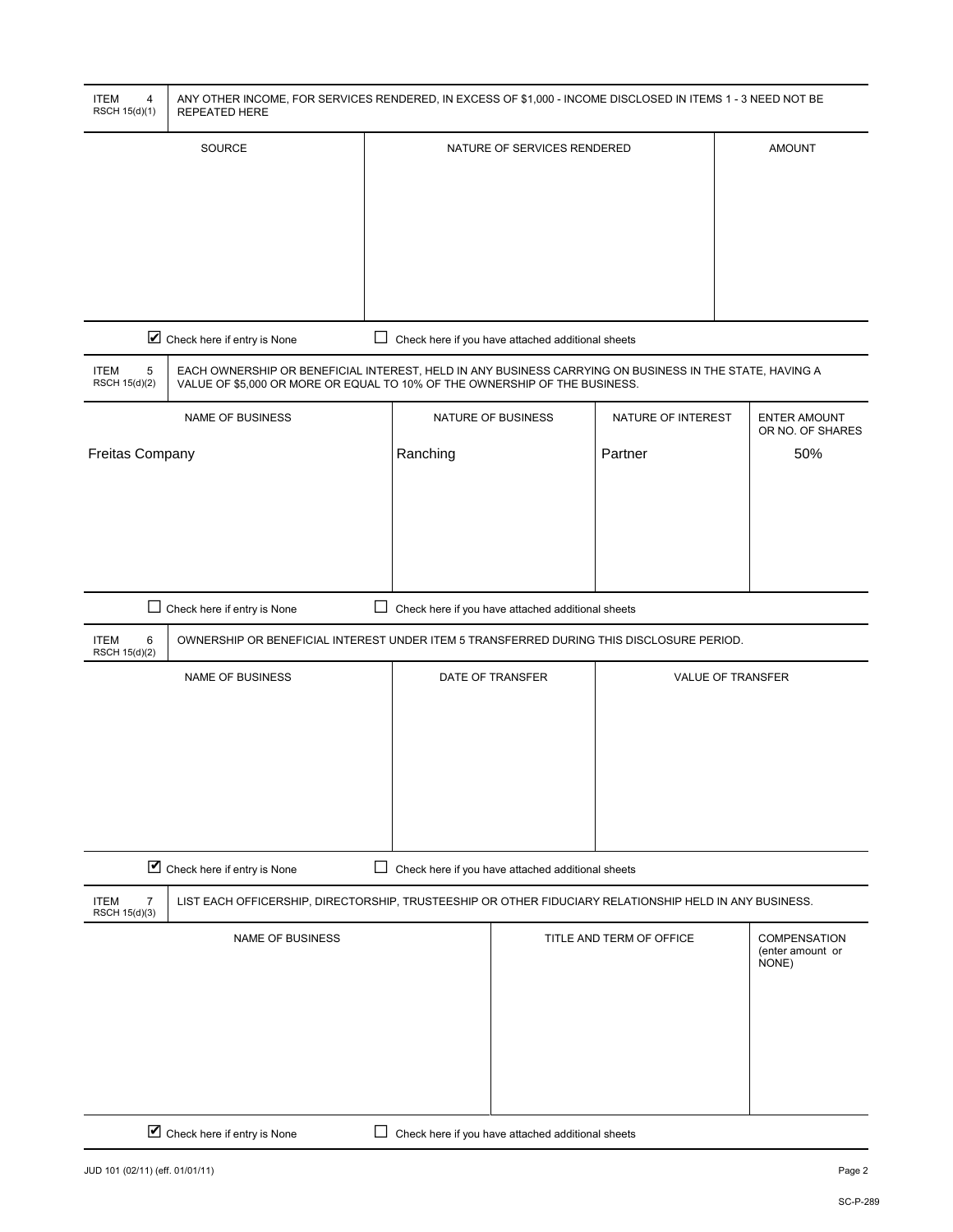| 8<br><b>ITEM</b><br>RSCH 15(d)(4)                   | LIST CREDITORS, OTHER THAN CREDIT CARD ACCOUNTS, TO WHOM MORE THAN \$3,000 WAS OWED DURING THE DISCLOSURE<br>PERIOD. LIST CREDIT CARD DEBT THAT EXCEEDED \$10,000 FOR SIX MONTHS OR MORE. |                           |                                 |  |  |  |
|-----------------------------------------------------|-------------------------------------------------------------------------------------------------------------------------------------------------------------------------------------------|---------------------------|---------------------------------|--|--|--|
|                                                     | NAME AND ADDRESS OF CREDITOR<br>Chase P.O. Box 78826 Phoenix AZ 85062                                                                                                                     | ORIGINAL AMOUNT OWED<br>G | AMOUNT OWED AT END OF YEAR<br>Α |  |  |  |
| HFS FCU 632 Kinoole St. HIIo HI 96720               |                                                                                                                                                                                           |                           | н                               |  |  |  |
| Citi-Bank 1500 Bolton Field St., Columbus, OH 43228 |                                                                                                                                                                                           |                           | С                               |  |  |  |
|                                                     | Provident Funding P.O. Box 5914 Santa Rosa, CA 95402                                                                                                                                      | G                         | G                               |  |  |  |

|                                   | Chase P.O. Box 78826 Phoenix AZ 85062                                                                 | G                                                 | Α |  |
|-----------------------------------|-------------------------------------------------------------------------------------------------------|---------------------------------------------------|---|--|
|                                   | HFS FCU 632 Kinoole St. HIIo HI 96720                                                                 | C                                                 | Н |  |
|                                   | Citi-Bank 1500 Bolton Field St., Columbus, OH 43228                                                   | С                                                 | C |  |
|                                   | Provident Funding P.O. Box 5914 Santa Rosa, CA 95402                                                  | G                                                 | G |  |
|                                   |                                                                                                       |                                                   |   |  |
|                                   |                                                                                                       |                                                   |   |  |
| $\mathsf{L}$                      | Check here if entry is None                                                                           | Check here if you have attached additional sheets |   |  |
| <b>ITEM</b><br>9<br>RSCH 15(d)(5) | REAL PROPERTY IN THE STATE IN WHICH IS HELD AN INTEREST WITH A FAIR MARKET VALUE OF \$10,000 OR MORE. |                                                   |   |  |
|                                   | POSTAL ZIP CODE OF LOCATION                                                                           | <b>VALUE</b>                                      |   |  |
| 96771                             |                                                                                                       |                                                   |   |  |
| 96720                             |                                                                                                       |                                                   | G |  |
|                                   |                                                                                                       |                                                   |   |  |
|                                   |                                                                                                       |                                                   |   |  |
|                                   |                                                                                                       |                                                   |   |  |
|                                   |                                                                                                       |                                                   |   |  |

| Check here if entry is None<br>Check here if you have attached additional sheets                                    |                                                                                                           |                    |                                                       |                            |  |  |
|---------------------------------------------------------------------------------------------------------------------|-----------------------------------------------------------------------------------------------------------|--------------------|-------------------------------------------------------|----------------------------|--|--|
| <b>ITEM</b><br>10<br>RSCH 15(d)(5)                                                                                  | REAL PROPERTY, THE FAIR MARKET VALUE OF WHICH EXCEEDS \$10,000, ACQUIRED DURING THE DISCLOSURE PERIOD.    |                    |                                                       |                            |  |  |
|                                                                                                                     | POSTAL ZIP CODE OF LOCATION                                                                               | NATURE OF INTEREST | NAME AND ADDRESS OF PERSON RECEIVING<br>CONSIDERATION | <b>CONSIDERATION GIVEN</b> |  |  |
|                                                                                                                     | Check here if entry is None                                                                               |                    | Check here if you have attached additional sheets     |                            |  |  |
| <b>ITEM</b><br>11<br>RSCH 15(d)(5)                                                                                  | REAL PROPERTY, THE FAIR MARKET VALUE OF WHICH EXCEEDS \$10,000, TRANSFERRED DURING THE DISCLOSURE PERIOD. |                    |                                                       |                            |  |  |
| POSTAL ZIP CODE OF LOCATION<br>NAME AND ADDRESS OF PERSON FURNISHING CONSIDERATION<br><b>CONSIDERATION RECEIVED</b> |                                                                                                           |                    |                                                       |                            |  |  |
| ☑<br>Check here if entry is None<br>Check here if you have attached additional sheets                               |                                                                                                           |                    |                                                       |                            |  |  |